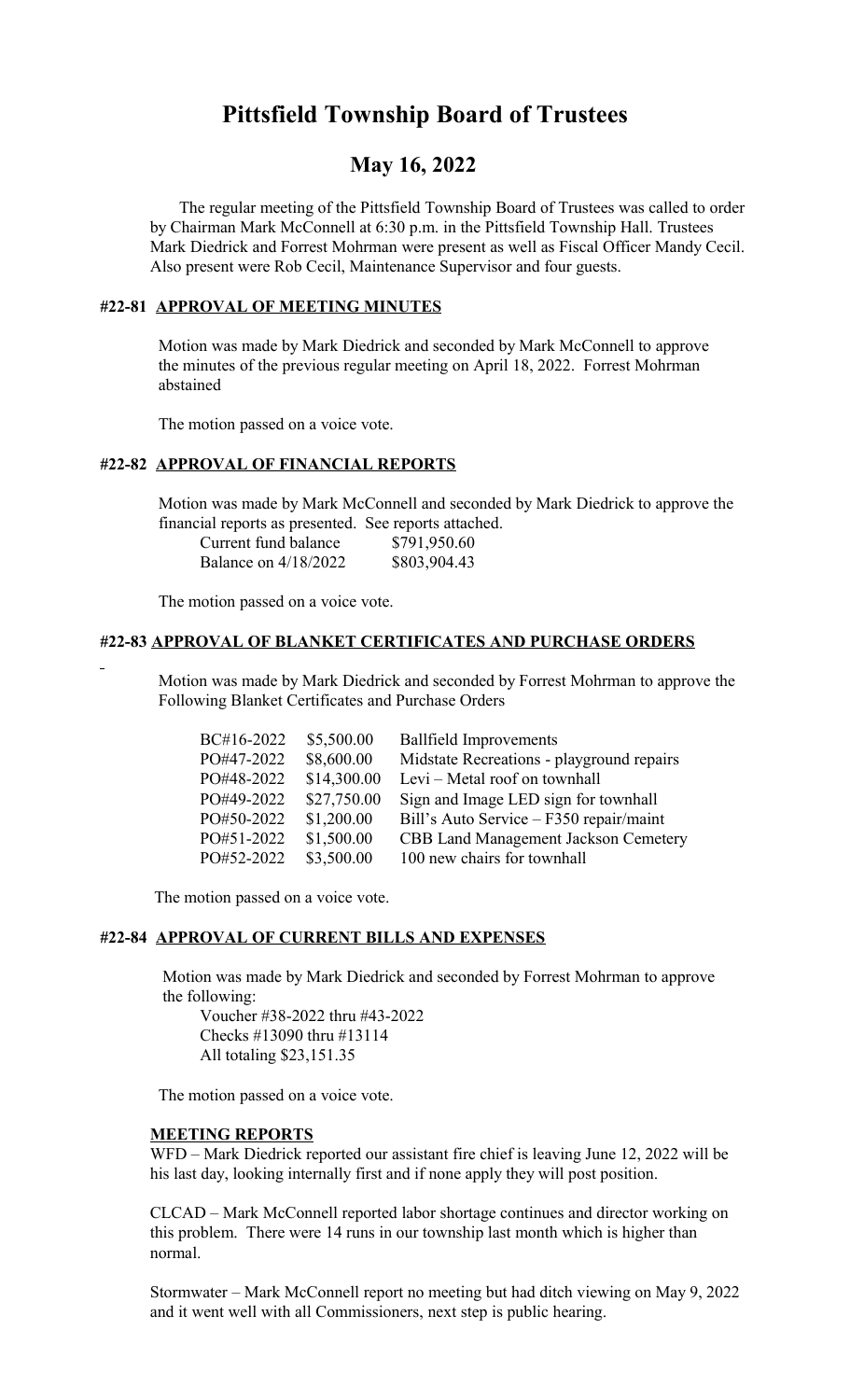Trash Consortium – Forrest reported our trash bills will go up due to gas prices these are billed to us every three months. Pride Day name changed to Lorain County Beautiful Day.

**OLD BUSINESS**-Nothing to report

#### **NEW BUSINESS-**

#### **#22-85 MOVE TO EXECUTIVE SESSION**

Motion was made by Mark Diedrick and seconded by Forrest Mohrman to move to Executive Session to discuss personnel.

The motion passed on a roll call vote.

### **#22-86 MOVE TO ADJOURN THE EXECUTIVE SESSION AND RETURN TO THE REGULAR MEETING**

Motion was made by Mark Diedrick and seconded by Forrest Mohrman to adjourn the Executive Session and return to the Regular Meeting.

The motion passed on a roll call vote.

#### **#22-87 MOTION TO HIRE MALACHI LARA AS PART TIME MAINTENANCE HELP, WITH RATE OF PAY BEING \$15.00 PER HOUR NOT TO EXCEED 30 HRS PER WEEK**

Motion was made by Forrest Mohrman and seconded by Mark Diedrick to hire Malachi Lara as Part time Maintenance help, with rate of pay being \$15.00 per not to exceed 30 hours per week.

The motion passed on a roll call vote.

#### **ZONING BUSINESS**

Met with property owner and issued a 30 day notice for violation

#### **ROAD AND MAINTENANCE**

Boy Scouts doing trash pickup of township roadsides this Friday and Saturday. Roadside mowing starting next week. Shim work to begin second week of June.

#### **TOWNHALL REPORT**

Levi to begin install of Roof end of June beginning of July.

#### **#22-88 ADJOURNMENT**

Motion was made by Mark Diedrick and seconded by Forrest Mohrman to adjourn the meeting at 7:20 p.m

The motion passed on a voice vote.

The next meeting will be held on June 20, 2022 at 6:30 p.m.

 $\mathcal{L}_\text{max}$  and  $\mathcal{L}_\text{max}$  and  $\mathcal{L}_\text{max}$  and  $\mathcal{L}_\text{max}$  and  $\mathcal{L}_\text{max}$  and  $\mathcal{L}_\text{max}$ 

#### **THE PITTSFIELD TOWNSHIP TRUSTEES**